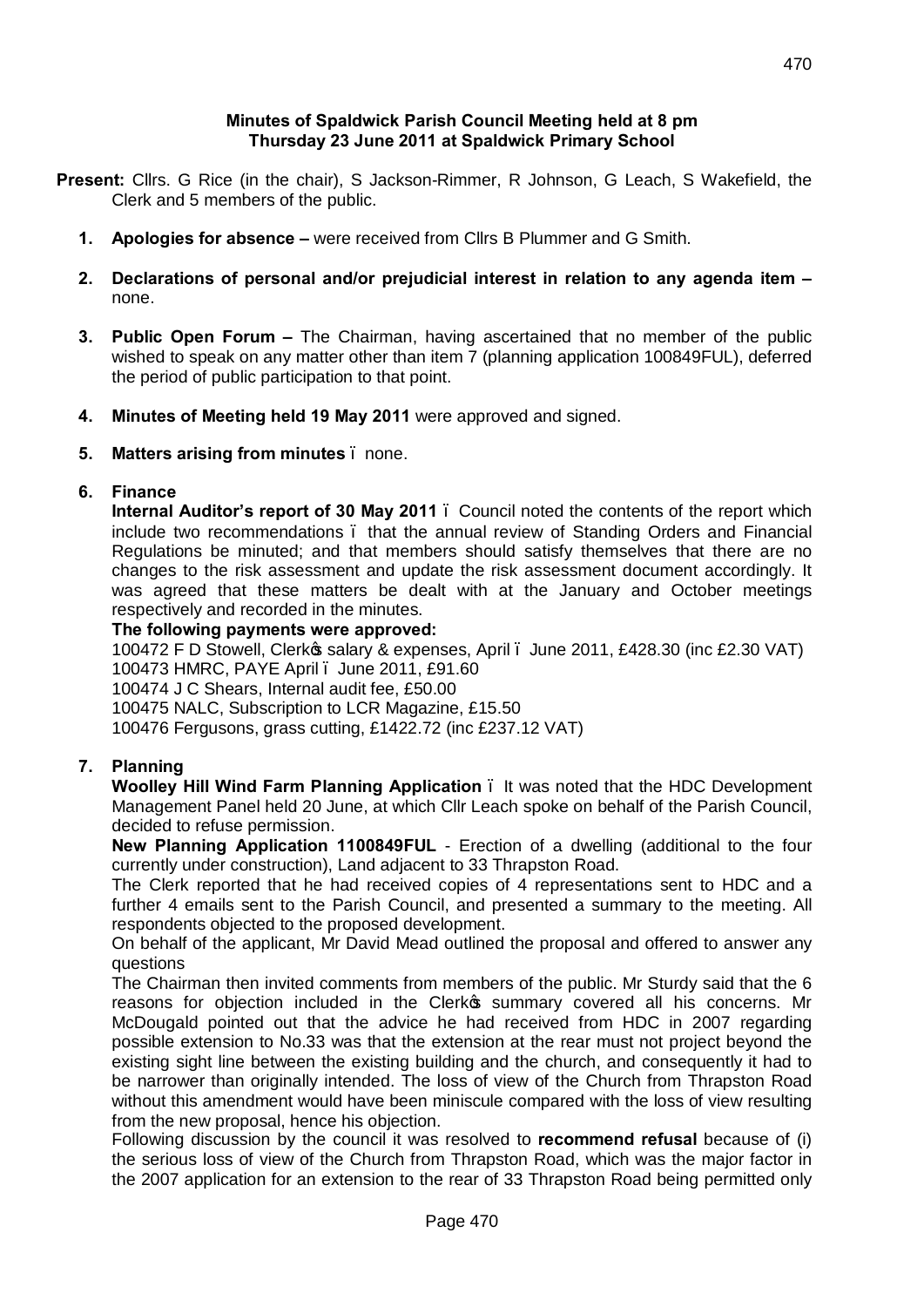after the width was reduced to avoid very minor interference with this view; (ii) inadequate parking provision; (iii) loss of privacy due to overlooking of neighbouring properties; (iv) loss of light to neighbouring properties; (v) noise and disturbance likely to a neighbouring property. HDC will also be asked to note that in the event that this or some modified design is approved it is considered essential that firm plans are made for the land remaining after the boundary of the dwelling to plot is determined to ensure that it can be retained as open space in perpetuity with the public rights of way maintained.

**Local Planning Authority decisions – the following were noted:** 

**1100210FUL**, Alterations 9-11 Thrapston Road – Permission granted

**H/05004/11/CC** – Variation of Condition 1 of planning permission H/05014/09/CC to allow retention of mobile classroom until 31 August 2013, Spaldwick School – Permission granted.

**HDC Listed Buildings at Risk register 2011** – The Clerk reported that he had received a copy of this document which can be borrowed by interested persons on request. It was noted that, in addition to the two milestones, there are 2 buildings at risk in Spaldwick:

Barn at Manor Farm House – category 1 (highest) risk; Manor Farm House – category 3 risk **Milestone (10 Thrapston, 7 Huntingdon)** – Cllr Leach reported that he, the Clerk and Cllr Smith had met James Simmins, HDC Conservation Assistant on 9<sup>th</sup> June on the Green outside Stanwell House in Thrapston Road. It was considered that a site near the South end of the Green with the front of the milestone facing Stanwell House would probably be the best location. Mr Simmins is to consult with CCC Highways. If they have no objection a firm proposal will be put to the Parish Council.

**8. Village Hall** – Cllr Rice reported that a response is still awaited from HDC regarding the proposed sites.

### **9. Queen Elizabeth's Diamond Jubilee Commemoration June 2012**

**Making Spaldwick Bloom** – although not specifically linked to the Diamond Jubilee the Chairman agreed to take the following report from Cllr Leach at this point: A nucleus of people has come forward as a result of the piece in the June Spaldwick News and an offer of sponsorship has been received. It is anticipated that the matter will be pursued further in the coming weeks with a view to a costed proposal being presented to the parish council.

**Other commemorative possibilities** – Mr & Mrs Barnden have given some thought to their idea tabled at the last meeting to provide a view of Spaldwick through the Ages, and have suggested the following options based on this theme. Unfortunately their other commitments prevent them from becoming involved in any further development should any of these suggestions be taken forward.

1. Two plaques along the front of the existing memorial plinth illustrating points in history.

2. A parish booklet with input from all sections of the village with current and historic features 3. A frieze or display boards showing aspects of Spaldwick through the Ages, Initially this could be in the Church or Community Room and perhaps later in the Villager Hall.

4. Benches on Belton & Hill and above Upthorpe Lodge looking across Spaldwick

5. Definition of a Village Walk with plaques at various sites illustrating village history

6. Planting trees in bulk or individually

It was agreed that a discussion on these proposals be on the agenda of the next meeting.

#### **10. Inspection / Repair / Replacement of Assets**

**War Memorial** – awaiting survey of the memorial. Skillington Workshop of Grantham anticipate being able to arrange a visit shortly.

**Notice Boards** – Cllr Johnson reported that the notice board at Royston Avenue is now in place. The new board on the Village Green will be installed shortly. In the meantime he asked for a notice to be displayed on the old board stating that it is no longer in use and that notices will be posted in Royston Avenue only until it is replaced.

**Seat at Royston Avenue** – Cllr Johnson reported that he had treated this seat with wood preservative.